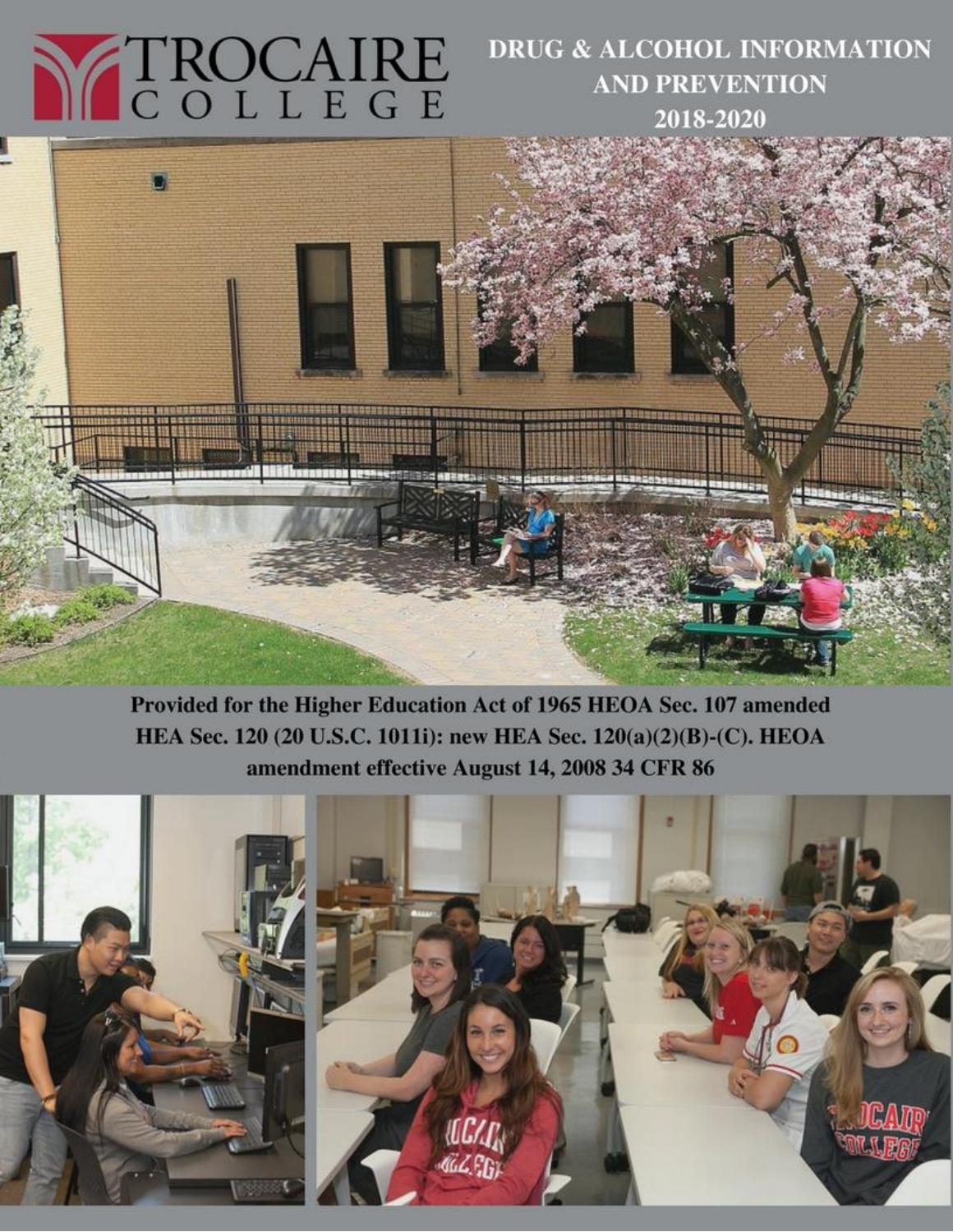

# **TABLE OF CONTENTS**

| <b>Trocaire Mission &amp; Vision Statement</b>                                        | <b>Pg. 3</b>  |
|---------------------------------------------------------------------------------------|---------------|
| <b>Student Alcohol &amp; Drug Policy</b><br>(Includes Legal Sanctions & Health Risks) | <b>Pg. 3</b>  |
| <b>Student Code of Conduct</b>                                                        | <b>Pg. 5</b>  |
| Disciplinary Procedures Regarding Violations of the<br><b>Student Code of Conduct</b> | <b>Pg. 7</b>  |
| <b>Student Discipline Appeals Board</b>                                               | <b>Pg. 8</b>  |
| Withdrawal Symptoms & Health Risks                                                    | Pg. 10        |
| <b>Opioid Health Risks &amp; Hotline Information</b>                                  | Pg. 11        |
| <b>Counseling</b>                                                                     | Pg. 12        |
| <b>Community Resources</b>                                                            | Pg. 13        |
| <b>Biennial Review</b>                                                                | <b>Pg. 13</b> |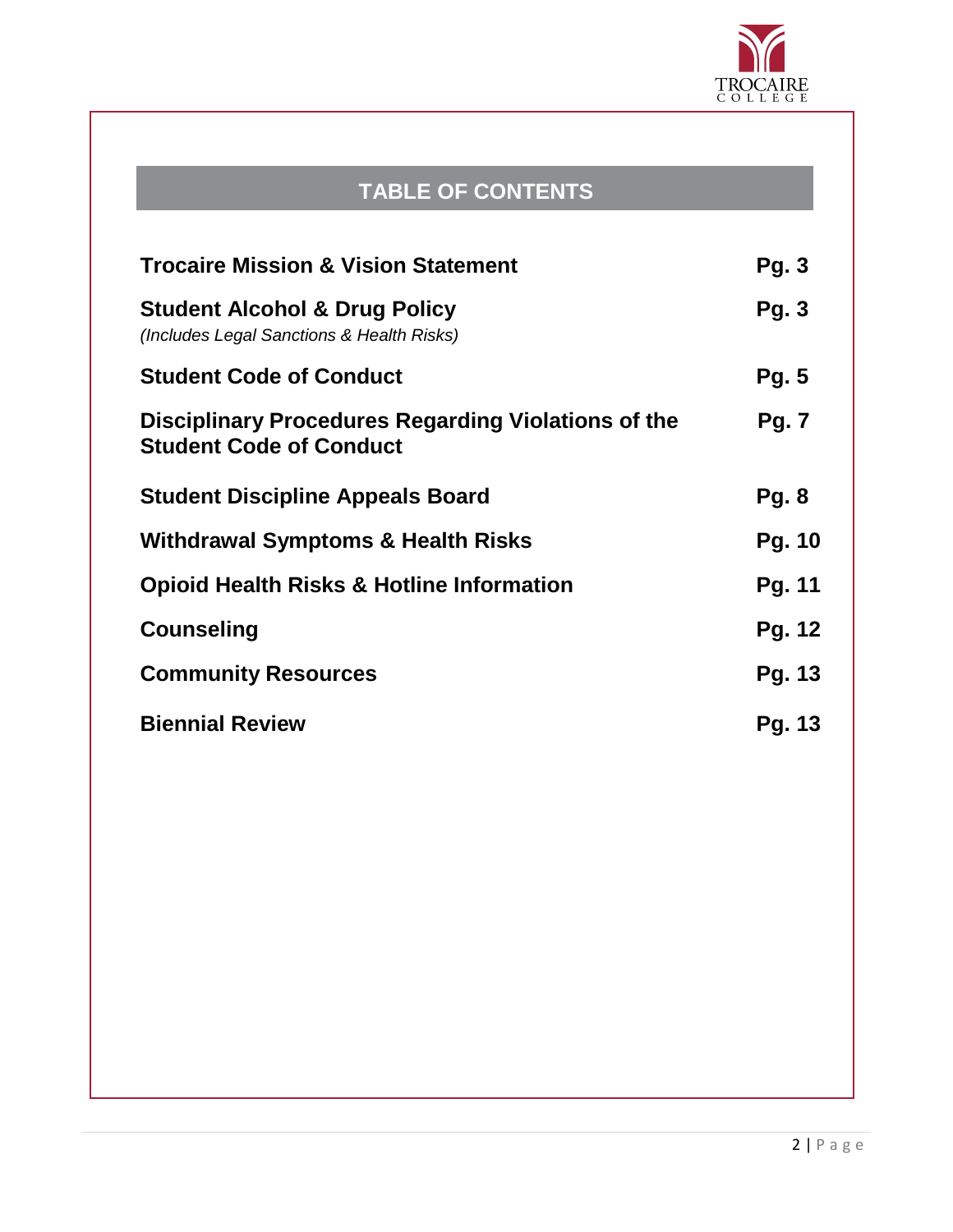

## **MISSION STATEMENT**

Trocaire College, a private, career-oriented Catholic college, in the spirit of the Sisters of Mercy, strives to empower students toward personal enrichment, dignity and self-worth through education in a variety of professions and in the liberal arts. Recognizing the individual needs of a diverse student body, Trocaire College provides life learning and development within a community-based environment. Trocaire College prepares students for service in the universal community.

## **VISION STATEMENT**

Trocaire is the college where lives are transformed. Our students will be graduates of choice in career-oriented professions.

## **STUDENT DRUG & ALCOHOL POLICY**

Trocaire College recognizes that substance abuse is a major health problem throughout the United States and thus, is committed to establishing a drug-free environment. Henceforth, and in accordance with the Drug-Free and Communities Act Amendments of 1989 (Public Law 101-226) & HEOA Sec. 120 (a) (2) (B)-(C). HEOA amendment effective 2008 34 CFR 86, the following standards will apply.

The possession, use, manufacturing or distribution of illicit drugs and alcohol by students on campus or at a college sponsored off-campus activity is expressly prohibited. The misuse of prescription drugs and other products being used other than intended is also prohibited. Students violating the drug and alcohol policy at clinical or internship locations are regulated by specific program policies. A federal or state drug conviction can disqualify a student for Federal Student Aid (FSA) funds**.** 

This policy authorizes the academic use of various alcoholic beverages, products and related activities in accordance with New York State Alcohol Beverage Control Law Section 65-c, "a person who is a student in a curriculum licensed or registered by the state education department and the student is required to taste or imbibe alcoholic beverages in on-campus or off-campus courses which are a part of the required curriculum, provided such alcoholic beverages are used only for instructional purposes during class conducted pursuant to such curriculum"

In facing the challenge of creating a drug free society, Trocaire endeavors to educate by providing on-campus drug awareness programs, literature and resource/referral services to appropriate community based agencies for all members of the College Community. Good faith efforts will include strict enforcement as well as implementation of this policy.

The health and safety of every student at the Trocaire College is of utmost importance. Trocaire recognizes that students who have been drinking and/or using drugs (whether such use is voluntary or involuntary) at the time that violence, including but not limited to domestic violence, dating violence, stalking, or sexual assault occurs may be hesitant to report such incidents due to fear of potential consequences for their own conduct. Trocaire strongly encourages students to report domestic violence, dating violence, stalking, or sexual assault to institution officials. A bystander acting in good faith or a reporting individual acting in good faith that discloses any incident of domestic violence, dating violence, stalking, or sexual assault to college officials or law enforcement will not be subject to code of conduct action for violations of alcohol and/or drug use policies occurring at or near the time of the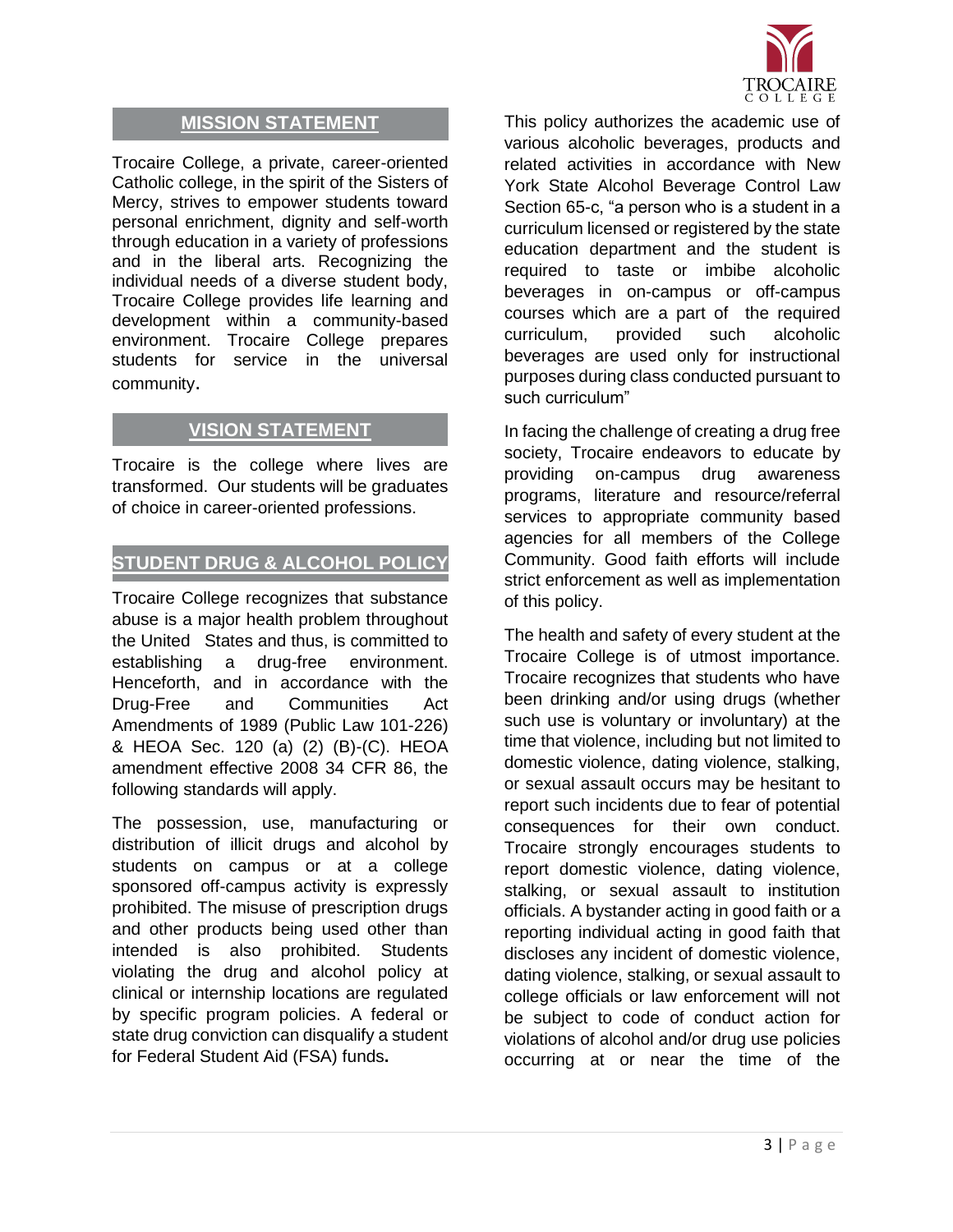

commission of the domestic violence, dating violence, stalking, or sexual assault.

A student self-certifies a federal or state drug conviction in applying for aid that he/she is eligible. A conviction for any offense involving sale or possession of illegal drugs that occurred during a period of enrollment for which the student was receiving Title IV aid will result in loss of eligibility for any Title IV, HEA grant, loan or work-study assistance. A student regains eligibility the day after the period of ineligibility ends or when he successfully completes a qualified drug rehabilitation program. HEA Section 484(r), 34 CFR 668.40

The Wellness Center provides assessment and outside referral services to students, as well as serving as an alcohol and other drug information/education resource. For further information about these programs or individual assistance, contact Counseling Services at 716.827.2579.

[https://my.trocaire.edu/student](https://my.trocaire.edu/student-services/counseling-services/)[services/counseling-services/](https://my.trocaire.edu/student-services/counseling-services/)

## *DEFINITIONS:*

Campus: The grounds and buildings of the college.

Off-Campus: Away from the college campus

#### *HEALTH RISKS:*

There are obvious risks associated with alcohol and drug abuse, but there are a number of less obvious risks as well:

- Brain damage, pancreas, kidneys and lungs problems
- Death
- Diminished immune system
- Hallucinations, tremors, and convulsions
- Headaches, nausea and/or vomiting
- Heart attacks and Strokes
- High blood pressure
- Hyperactivity or Sluggish behavior
- Liver, lung, and kidney problems
- Memory loss
- Physical and psychological dependence
- Poor academic performance
- Sexually transmitted diseases, unwanted pregnancy, unwanted sexual activity
- Violent behavior, aggressive acts, and angry feelings

For a complete list, go to the National Institute on Drug Abuse web site at [www.nida.nih.gov.](http://www.nida.nih.gov/)

#### *LEGAL SANCIONS:*

New York State Alcoholic Beverage Control Law:

<http://ypdcrime.com/abc/>

New York State Controlled Substances Penal Law:

[http://ypdcrime.com/penal.law/index.htm.](http://ypdcrime.com/penal.law/index.htm) Refer to NYS Penal Law Section 220.00 – 221.55.

Operating a Vehicle While Under the Influence of Alcohol or Drugs in New York State:

[https://dmv.ny.gov/about-dmv/chapter-9](https://dmv.ny.gov/about-dmv/chapter-9-alcohol-and-other-drugs) [alcohol-and-other-drugs](https://dmv.ny.gov/about-dmv/chapter-9-alcohol-and-other-drugs)

## *FEDERAL PENALTIES AND SANCTIONS*

Drug Enforcement Administration of the U.S. Department of Justice website: [http://www.dea.gov/druginfo/factsheets.sht](http://www.dea.gov/druginfo/factsheets.shtml) [ml](http://www.dea.gov/druginfo/factsheets.shtml)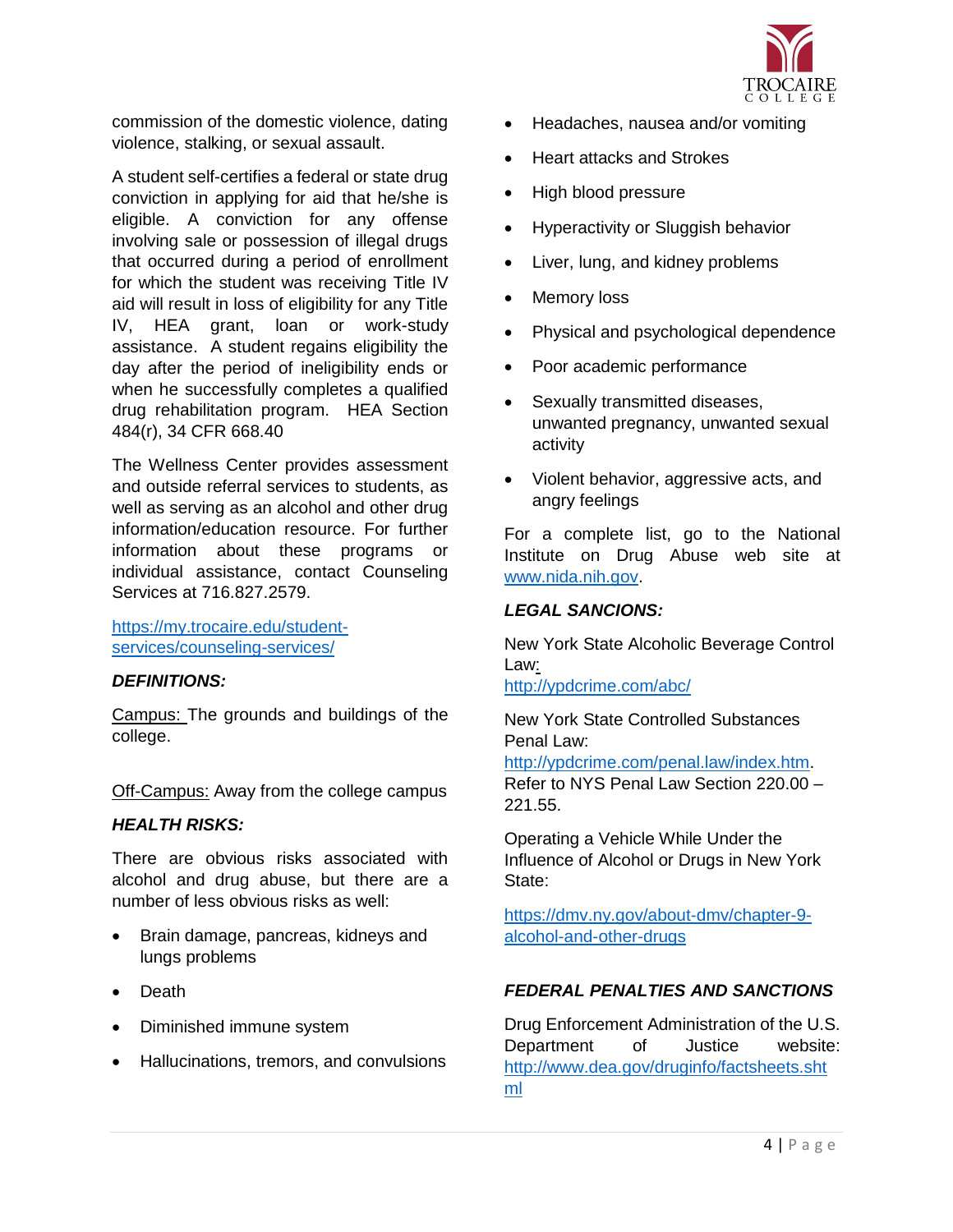

Federal Trafficking Penalties can be found at:

## <http://www.dea.gov/druginfo/ftp3.shtml>

## *PROCEDURES:*

Trocaire College will make available, upon request, to the Department of Education and to the public, the information distributed to students and employees (in this policy) and the results of the biennial review of the institutions programs that:

- Determines the effectiveness of the program and implements needed changes;
- Determines the number of drug and alcohol-related violations and fatalities that occur in the institution's campus (as defined in HEA Sec. 485(f)(6) or as part of the institution's activities, and are reported to campus officials;
- Determines the number of type of sanctions that are imposed; and ensures that sanctions are consistently enforced.
- The biennial review will be made available on the Trocaire College website.
- The Annual Security Report will indicate drug and alcohol arrests and disciplinary referrals in accordance with the Clery Act.

## **STUDENT CODE OF CONDUCT**

Trocaire College has high regard for its students and for all members of the College Community. Trocaire expects its students to obey all applicable federal, state and local laws; to behave in ethical, professional and courteous ways and to observe the specific policies and standards which govern a student's behavior at the college.

The Code of Conduct reflects general principals of behavior accepted at the college. Any type of dishonest, abusive or destructive behavior may be subject to disciplinary actions. Any member of the College Community may file a Discipline Incident Report of an alleged violation of the Student Code of Conduct. Discipline Incident reports are available in the Chief Student Affairs Officer or Dean for Student Success offices. All Trocaire students are responsible for knowing the Code of Conduct which is included in the student handbook.

## Procedures:

The following are considered to be specific violations of the Student Code of Conduct. Violations of the Student Code of Conduct shall include but are not limited to:

- 1. Use of, or threatened use of abusive, threatening or dangerous behavior, including, but not limited to, fighting, physical abuse, verbal abuse, threatening statements or behavior, coercion and/or conduct which threatens or endangers the mental or physical health, safety or well-being of any person, or any aspect of the college community. This includes, but is not limited to, fighting or deliberate behavior that could instigate violence or abuse, intimidation and harassment either in person or via electronic format of phone calls, email, texting, instant messaging or through web based or social media outlets.
- 2. Physical or verbal harassment of another person; to include harassment based on actual or perceived race, color, creed, religion, religious practice, national origin, ethnic group, sex, gender identity, sexual orientation, political affiliation, age, marital status, military status, veteran status, disability, domestic violence victim status, genetic or any other protected class as defined by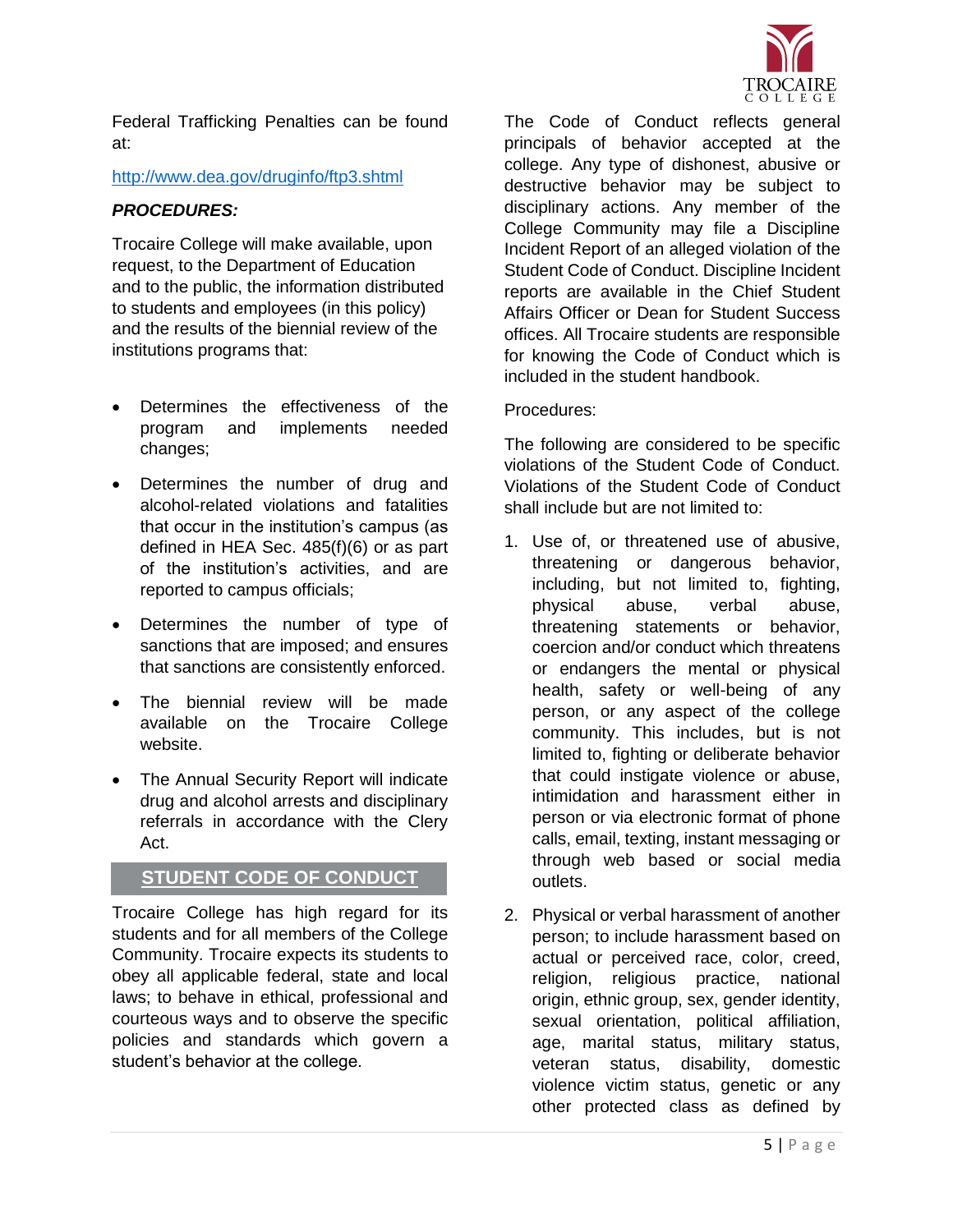

Federal, NY State, Erie County or the City of Buffalo regulations or laws.

- 3. Sexual Misconduct. Violations of Trocaire's Policy against Sex Discrimination (Reg. No. 124) which includes but are not limited to sexual harassment, sexual violence, dating violence, domestic violence, and stalking.
- 4. Computer Abuse as defined in Trocaire's Technology Acceptable Use Policy, including not intentionally accessing transmitting, copying or creating material that violates the schools code of conduct (including but not limited to material that is offensive, obscene, harassing, insulting or otherwise abusive or discriminatory) whether in language or meaning.
- 5. The possession, use, manufacturing or distribution of illicit drugs and alcohol by students on campus or at a College sponsored off-campus activity is expressly prohibited. The misuse of prescription drugs and other products being used other than intended is also prohibited (See policy #604).
- 6. Possession or use of firearms, weapons, illegal fireworks, incendiary devices, explosives or any device known to be excessively harmful or resembles such items
- 7. Tampering with fire alarms and/or other fire safety equipment. Refusing to leave the building during an alarm.
- 8. Theft, destruction, damage or defacement of college property or the property of others.
- 9. Intentional disruption or obstruction of college activities including administration, classes, campus services, or organized events, and of the use of college premises. In this regard,

students are responsible for their conduct as well as that of any guests or family members they bring on campus.

- 10. Illegal gambling.
- 11. Games of chance (unless sanctioned by the college).
- 12. Any form of tobacco use, including ecigarettes on-campus.
- 13. Hazing, which is any act that endangers the mental or physical health or safety of any student, or that destroys or removes public or private property for the purpose of initiation, admission into, affiliation with, or as a condition for continued membership in any group or organization.
- 14. Unauthorized solicitation of money in the form of any type of donation or as any charge for goods or services on any College premises.
- 15. Bullying of another student, employee, or visitor. Bullying is defined as the aggressive and hostile acts of an individual or group of individuals which are intended to humiliate, mentally or physically injure or intimidate, and/or control another individual or group of individuals.
- 16. Failure to comply with a direction(s) of any College official acting in performance of his/her duty.
- 17. Violation of any other college policies, regulations or procedures or inciting other person(s) to do so.
- 18. Behavior that could harm the physical, emotional safety or well-being of any member of the campus community.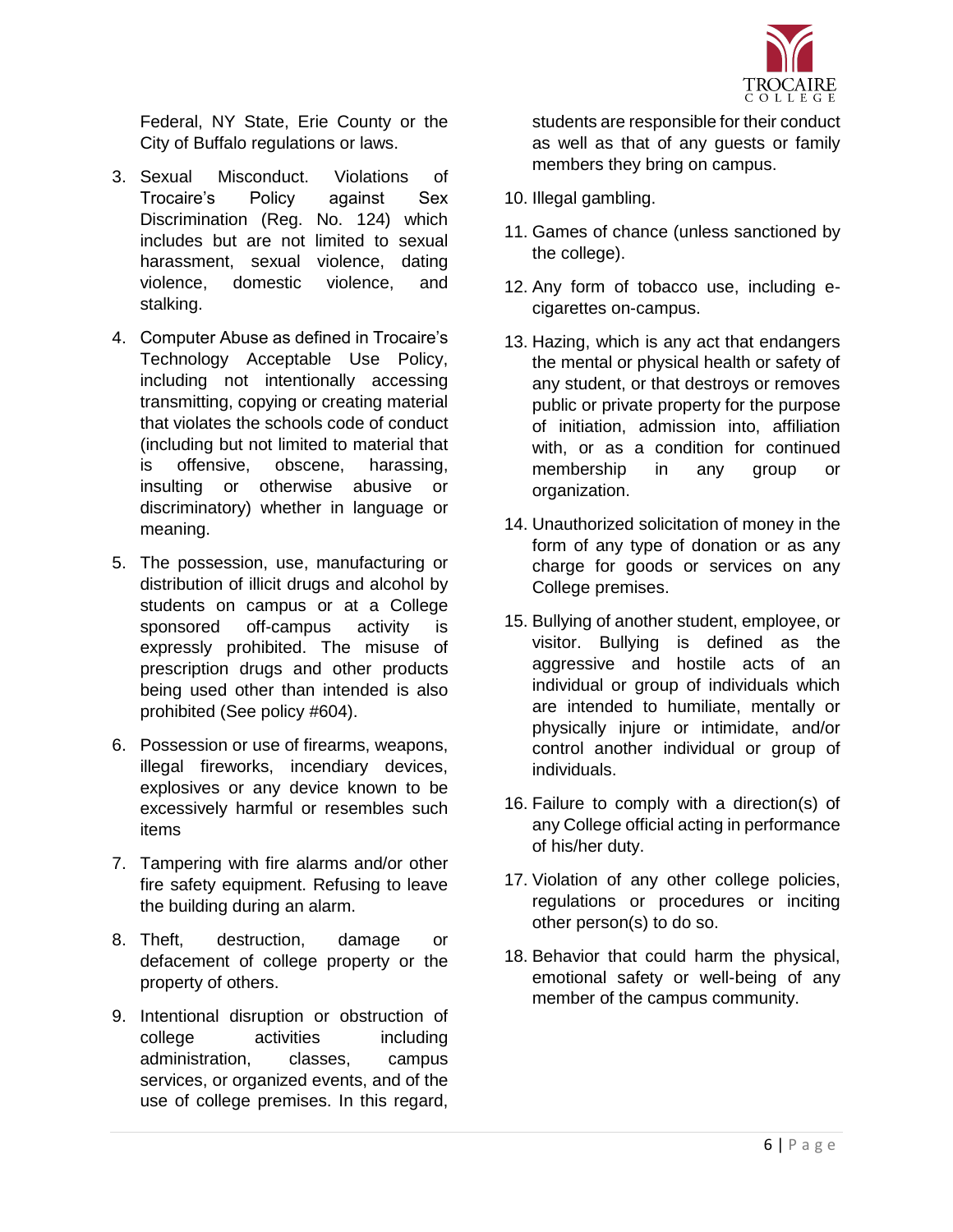

## **DISCIPLINARY PROCEDURES REGARDING VIOLATIONS OF THE STUDENT CODE OF CONDUCT**

Any student, college employee, or college official may file a Discipline Incident Report of an alleged violation of the Student Code of Conduct, which includes time, place, and circumstances surrounding the situation. Discipline Incidents Reports must be submitted to either the Chief Student Affairs Officer, Dean for Student Success or designee, within five (5) business days of the point at which the alleged violation could have reasonably known to occur.

## *PROCEDURES:*

- 1. Discipline Incident Report forms should be utilized to report violations of the Student Code of Conduct. Incident Report forms are available online at www.trocaire.edu/....
- 2. The report is reviewed by the Chief Student Affairs Officer or designee, who will start the investigation and will either dismiss the case, if the report does not warrant discipline proceedings or notify the respondent(s) of the alleged violation within five (5) business days.
- 3. A time and place for meeting with the student(s) is determined by the Chief Student Affairs Officer or designee, to try to resolve the charges brought against the student(s).
- 4. If violations involve more than one student, the disciplinary process may be conducted separately.
- 5. Incident reports could be shared with those student(s) in violation of the Student Code of Conduct.
- 6. If the student(s) in violation fails to respond or attend the above mentioned

meeting, a disciplinary decision will still be rendered.

- 7. Within five (5) business days following the investigation, follow-up written notification will be sent to inform the student of the decision and the proposed disciplinary action. .
- 8. The following possible sanctions may be imposed singularly or in any combination. The Chief Student Affairs Officer or designee is not limited to the following sanctions as they may impose other sanction(s) considered appropriate.

Possible Sanctions:

- a. Verbal Warning.
- b. Written Warning: Written notice to the student that his/her conduct is in violation of college regulations and that continuation of said conduct for a stated period of time may be cause for more serious disciplinary action.
- c. Restitution: Financial or other reimbursement for damages to property.
- d. Community Service: A stated number of hours of donated service.
- e. Disciplinary Probation: A stated trial period of time set in writing, during which the student is expected to demonstrate appropriate conduct as a member of the College Community.
- f. Disciplinary Suspension: A stated period of time which the student is excluded from classes (including clinicals and internships), activities, or campus.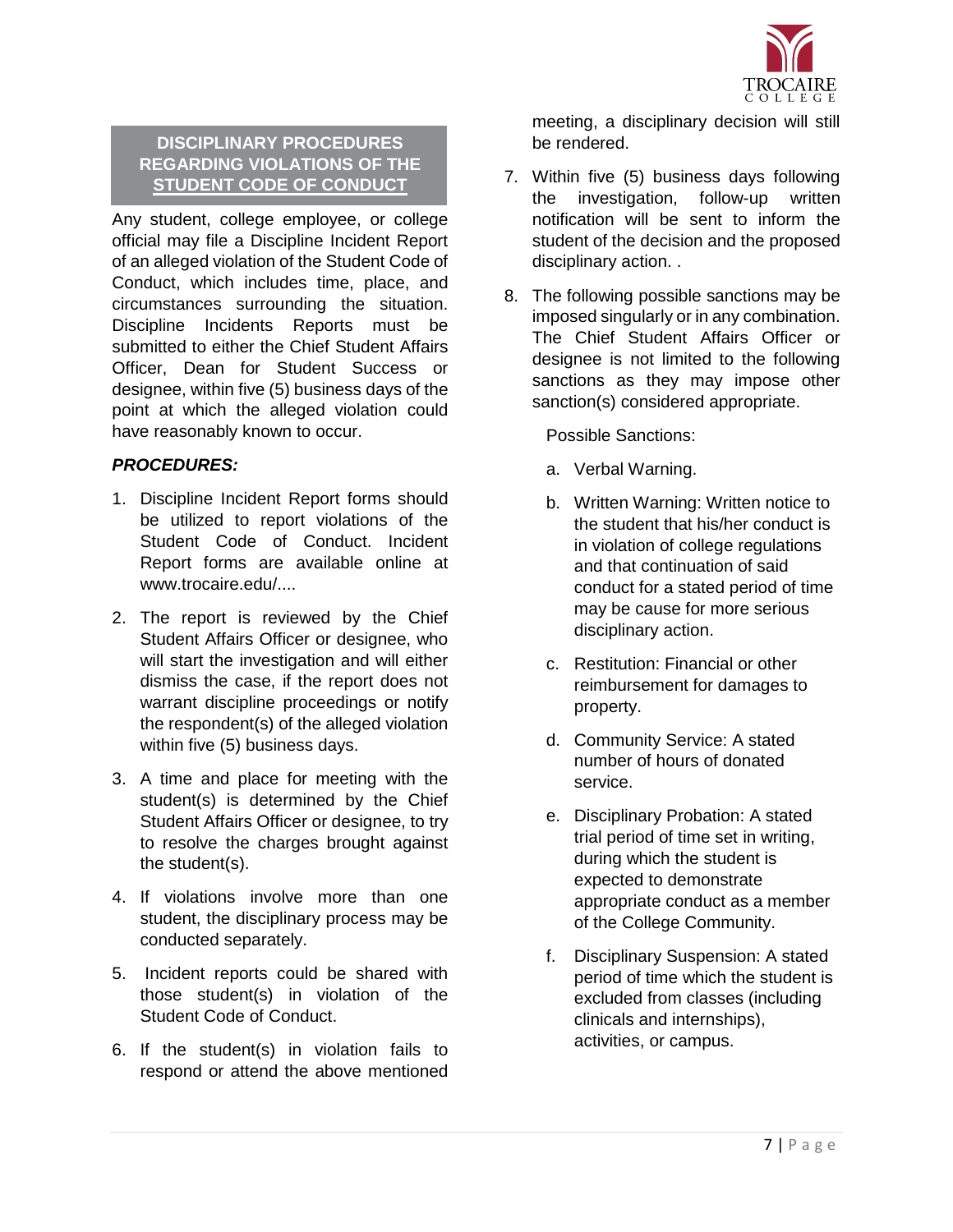

- g. Disciplinary Dismissal: Termination of status as a student of the College.
- h. Transcription Notation (see Policy # 329, Transcription Notations and Appeals Policy).
- 9. If the student wishes to appeal the disciplinary action proposed by the Chief Student Affairs Officer or designee, the student must submit a written request within five (5) business days of receiving written notification for review of the decision by the Judicial Appeals Board (Reg. No. 605). This letter of request is to be directed to the Chairperson of the Judicial Appeals Board in care of the Office of the President. Details of this process are available in Regulation 605 and in the Student Handbook.
- 10. If the charge(s) of violation does not violate the Student Code of Conduct or the Chief Student Affairs Officer or designee, decides the student charged is not responsible of the violation, there shall be no subsequent proceedings under the Student Code of Conduct Policy and all privileges the student is eligible for shall be reinstated. If the charge violates other College policy, the student may be charged under this policy.
- 11. Summarily suspension shall be imposed by the Chief Student Affairs Officer or designee, if a situation indicates that there is possible danger involved pending investigation, in order to protect the campus community or a student's physical or emotional safety and wellbeing.

## **STUDENT DISCIPLINE APPEALS BOARD**

The Student Discipline Appeals Board is assembled if a student wishes to challenge disciplinary sanctions imposed due to a Student Code of Conduct violation (Policy 600 & 601) or if either the Reporting Individual or Respondent is dissatisfied with the final determinations made under the Policy Against Sexual Misconduct, Dating Violence, Domestic Violence & Stalking (Policy #124). That person may file an appeal with the Appeals Boards due to the results of either the investigation, sanctions or the interim accommodations and safety measures outlined in Policy #124.

A student who wishes to challenge the disciplinary sanctions proposed by the Chief Student Affairs Officer or designee due to a Code of Conduct violation of Policy 600 or the Reporting Individual or Respondent dissatisfied with either the investigation, sanctions or the interim accommodations and safety measures outlined in Policy #124 may request a review by the Student Discipline Appeals Board. The grounds for the appeal will be limited to the following:

- There is new and compelling evidence that was not available at the time of the initial investigation that could significantly impact the outcome of the case.
- There were procedural irregularities that substantially affected the outcome of the case to the detriment of the Reporting Individual or the Respondent.
- The sanction is substantially disproportionate to the factual findings.

The decision of the Student Discipline Appeals Board is final.

## *PROCEDURES*

1. If a student wishes to challenge the disciplinary sanctions issued by the Chief Student Affairs Officer or designee, he/she must submit a written request for review to the Student Discipline Appeals Board within five (5) business days of receiving written notification of said sanctions. This request should be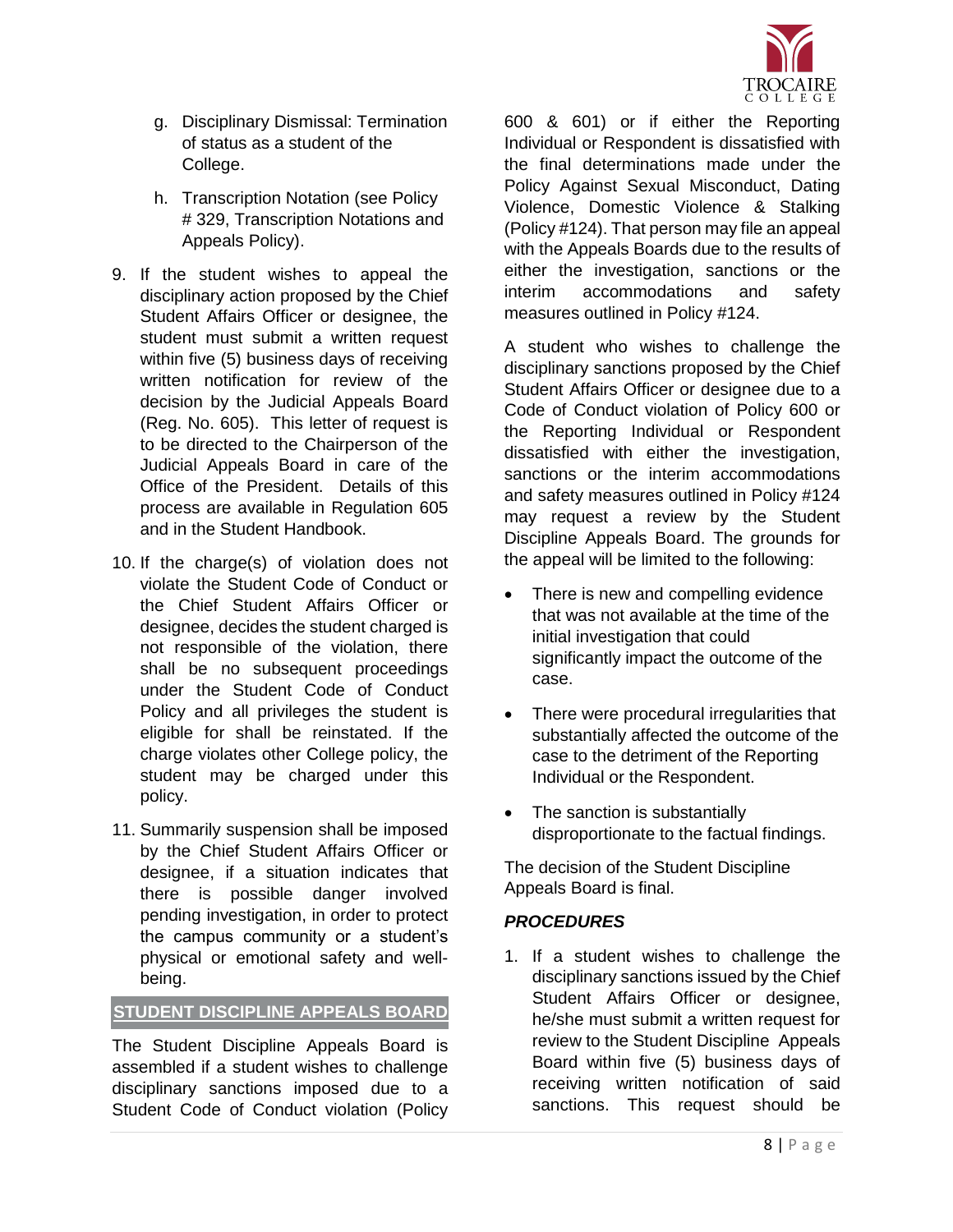

directed to the Student Discipline Appeals Board in care of the Office of the President.

- 2. The written request must show evidence of meeting one of the aforementioned grounds of the appeal process.
- 3. The Chief Student Affairs Officer or designee will inform the other party that the appeals process has been initiated.
- 4. The Student Discipline Appeals Board could consist of the following:
	- Faculty members appointed by the Faculty Senate.
	- Staff members appointed by the Staff Advisory Council.
	- Student members appointed by the Student Association
	- One Administrator, appointed by the President to act as chairperson, excluding the Chief Student Affairs Officer or designee.

A quorum of the Student Discipline Appeals Board shall consist of three members, an odd total number and a majority vote will be necessary in deciding all cases.

- 5. The Student Discipline Appeals Board will determine if the appeal meets the grounds of the appeal process. The Chairperson will send a letter within five (5) business days of receiving the written appeal outlining if the submission met the grounds for the appeal process. This decision is final.
- 6. If the Student Discipline Appeals Board determines that the written appeal did meet the grounds of the appeal process, the student must be notified of the date, time, and place of the review at least five (5) business days in advance of the date. The review will be within at least (10) ten

business days after the submission of the appeal.

- 7. Students may have a silent advocate of his/her choice present during the appeal process. The advocate may not participate directly in the hearing, but may only render advice to the student.
- 8. The student must submit the name of his/her silent advocate to the Chairperson of the Student Discipline Appeals Board within twenty-four (24) hours in advance of the review to be allowed into the appeal meeting.
- 9. If the student appealing the disciplinary sanction does not appear for the Student Discipline Appeals Meeting, then the original sanction will stand.
- 10. The chairperson will read the Student Discipline Appeals Board procedures at the onset of the proceedings.
- 11. The Student Discipline Appeals Board Chairperson will lead introductions of every person in the meeting and the purpose of his/her presence will be identified.
- 12. All presenters should address the Student Discipline Appeals Board only.
- 13. The Chief Student Affairs Officer or designee will present his/her findings to the Student Discipline Appeals Board. The student appealing the disciplinary decision will present their case, specifically providing a foundation for contesting the sanctions imposed by the Chief Student Affairs Officer, or designee.
- 14. Both the Chief Student Affairs Officer or designee and the student appealing the disciplinary decision may bring in witnesses to speak on their behalf. The Chairperson will bring in one witness at a time to speak.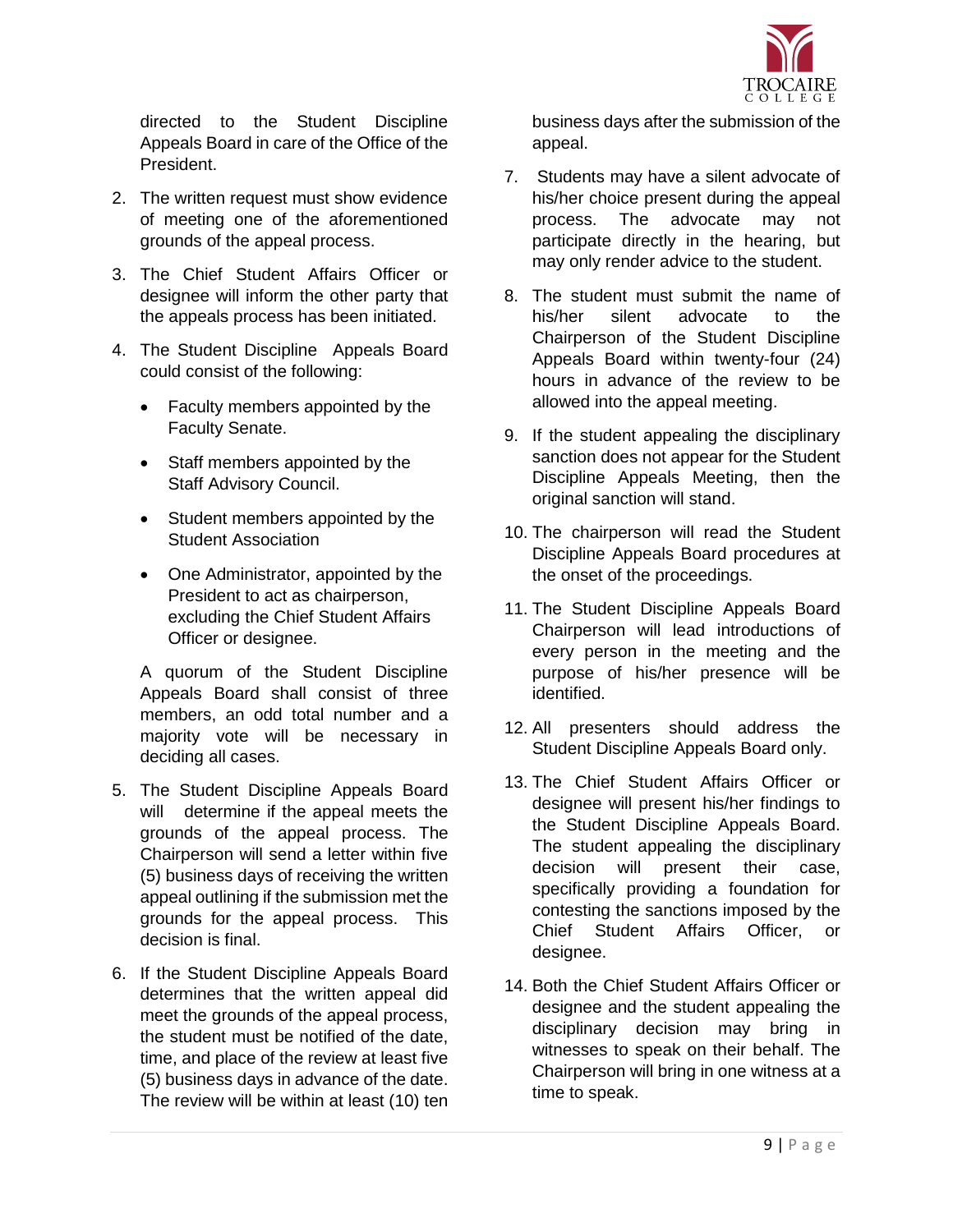

- 15. Following each presentation, the Student Discipline Appeals Board may ask questions of all parties, including witnesses for clarification.
- 16. Both sides may respond to any statements made in an orderly fashion directed by the chairperson of the Student Discipline Appeals Board.
- 17. The Student Discipline Appeals Board reserves the rights to call for an executive session at any time if so warranted.
- 18. Following the presentations and questions, the Student Discipline Judicial Board shall go into executive session to render a decision. .
- 19. The Chairperson of the Student Discipline Judicial Appeals Board will provide the decision, in writing to the student and Chief Student Affairs Officer, or designee within two (2) business days of the conclusion of the appeal process.
- 20. The decision of the Student Discipline Appeals Board is final.

No student whose case is pending review by Student Discipline the Judicial Appeals Board shall be barred from classes or campus functions, except if a situation indicates that there is a possible danger, in order to protect the campus community or a student's physical or emotional safety and well-being.

## **WITHDRAWAL SYMPTOMS & HEALTH RISKS**

National Institute on Drug Abuse: Commonly Abused Drugs and Withdrawal Symptoms:

[https://www.drugabuse.gov/sites/default/file](https://www.drugabuse.gov/sites/default/files/nida_commonlyabused_withdrawalsymptoms_10062017-508-1.pdf) [s/nida\\_commonlyabused\\_withdrawalsympto](https://www.drugabuse.gov/sites/default/files/nida_commonlyabused_withdrawalsymptoms_10062017-508-1.pdf) [ms\\_10062017-508-1.pdf](https://www.drugabuse.gov/sites/default/files/nida_commonlyabused_withdrawalsymptoms_10062017-508-1.pdf)

National Institute on Drug Abuse list of commonly used drugs and possible health effects: [https://www.drugabuse.gov/drugs](https://www.drugabuse.gov/drugs-abuse/commonly-abused-drugs-charts)[abuse/commonly-abused-drugs-charts](https://www.drugabuse.gov/drugs-abuse/commonly-abused-drugs-charts)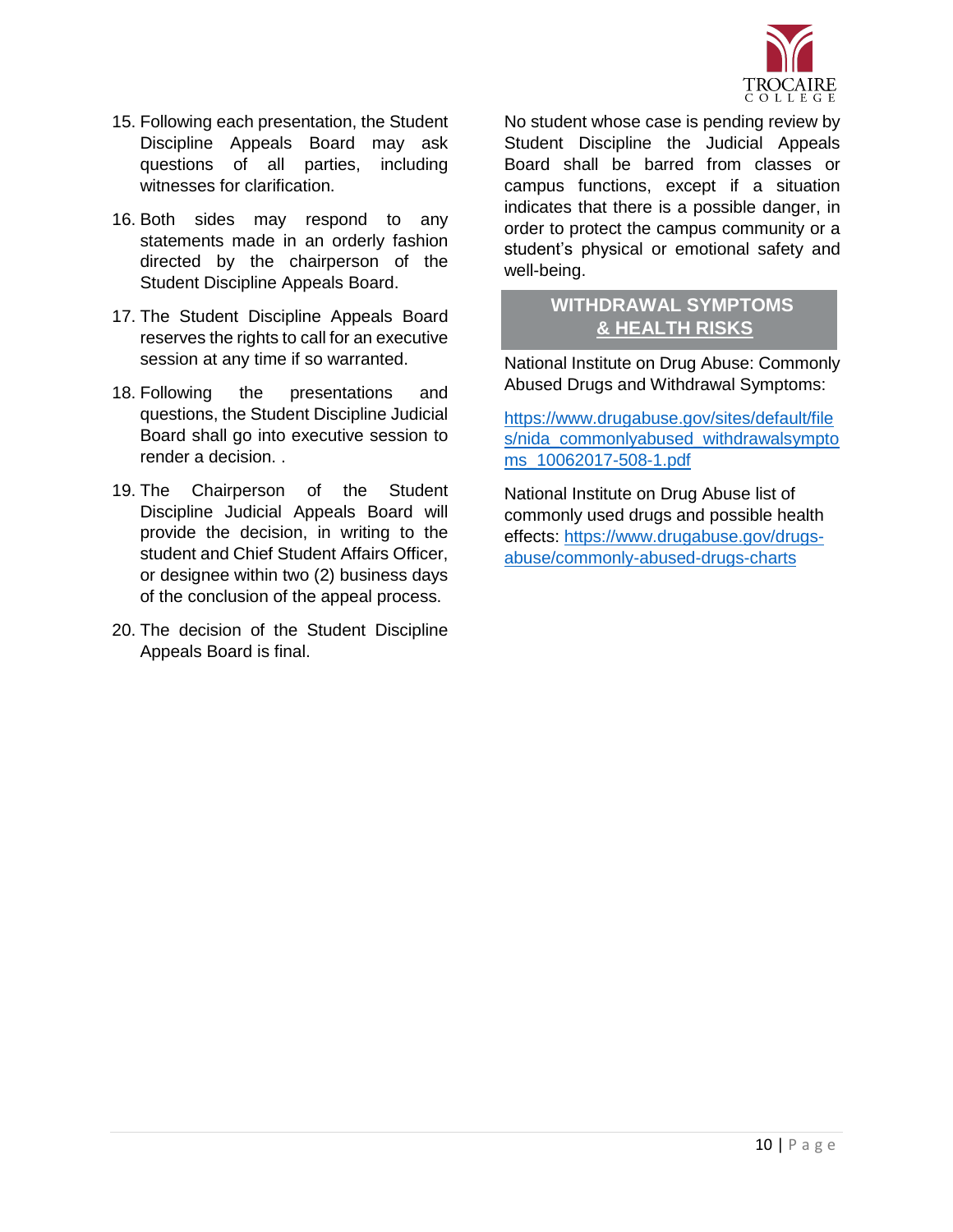

## **OPIOID HEALTH RISKS & HOTLINE INFORMATION**

Every day, more than [1](https://www.drugabuse.gov/drugs-abuse/opioids/opioid-overdose-crisis#one)15 Americans die after overdosing on opioids.<sup>1</sup> The misuse of and addiction to opioids—including [prescription pain relievers,](https://www.drugabuse.gov/publications/research-reports/misuse-prescription-drugs/which-classes-prescription-drugs-are-commonly-misused) [heroin,](https://www.drugabuse.gov/drugs-abuse/heroin) and synthetic opioids such as [fentanyl—](https://www.drugabuse.gov/drugs-abuse/fentanyl)is a serious national crisis that affects public health as well as social and economic welfare. The Centers for Disease Control and Prevention estimates that the total "economic burden" of prescription opioid misuse alone in the United States is \$78.5 billion a year, including the costs of healthcare, lost productivity, addiction treatment, and criminal justice involvement.

## **<https://www.drugabuse.gov/drugs-abuse/opioids/opioid-overdose-crisis>**



**Erie County Health Commissioner Office: Important Information** <http://www2.erie.gov/health/index.php?q=opioids-important-information>

## **2017 New York State Opioid Annual Report**

[https://www.health.ny.gov/statistics/opioid/data/pdf/nys\\_opioid\\_annual\\_report\\_2017.pdf](https://www.health.ny.gov/statistics/opioid/data/pdf/nys_opioid_annual_report_2017.pdf)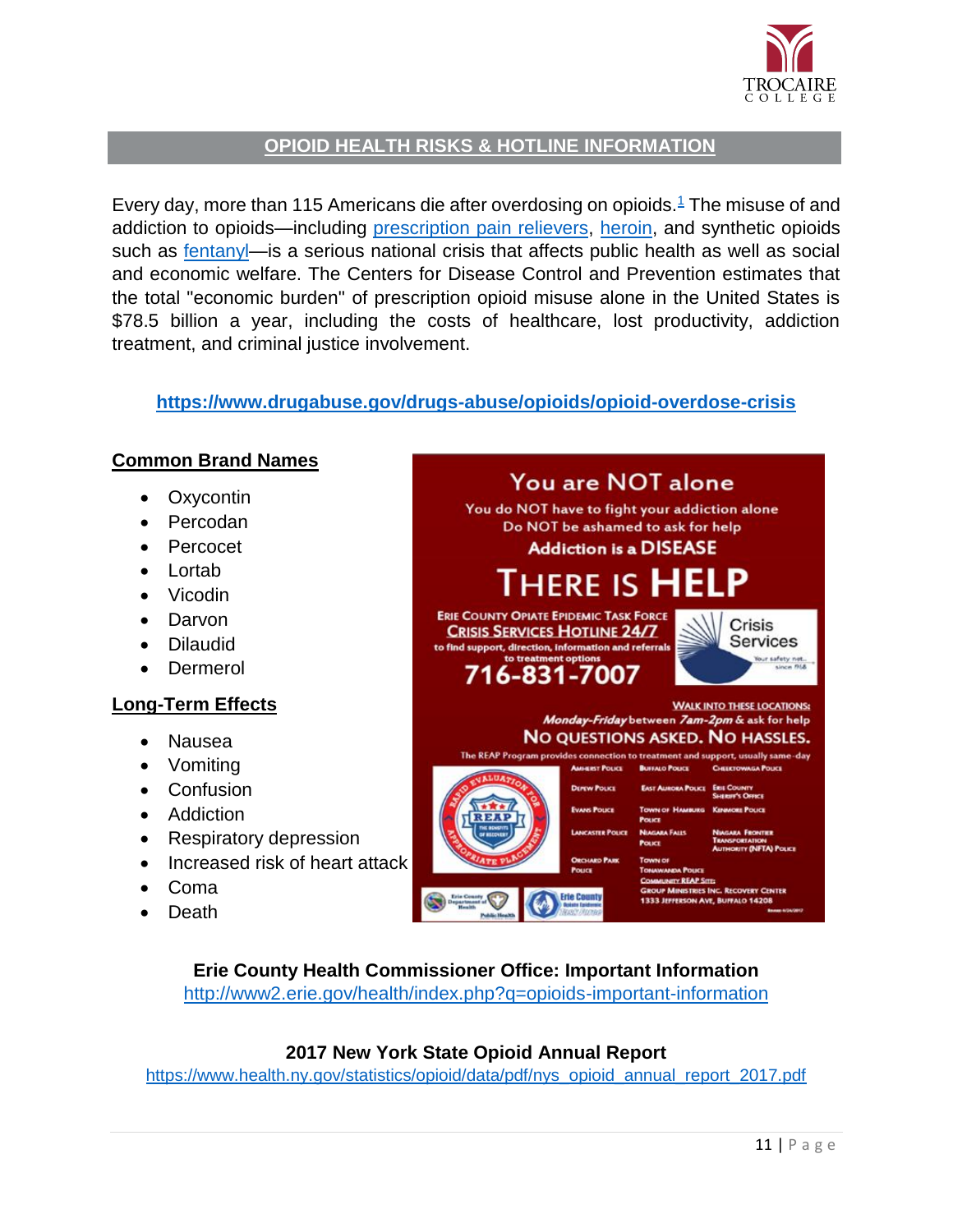

## **COUNSELING**

The Counseling Office is located in The Wellness Center in Room 118 at the Choate Campus. The goal of the Counseling office is to provide short-term counseling to help students manage current stressors and identify more effective strategies improve their ability to function socially and/or academically to achieve their goals. Students are able to schedule up to 5 counseling sessions per calendar year, with additional support, referral information, and resources available as needed. For students with issues that require longer-term counseling or more intensive treatment, our counselor will work with students individually to make the best plan for them, and refer to an appropriate community provider.

All counseling records are confidential and release of information about a student will be made only with written consent of the student.

Students can schedule appointments by emailing [WellnessCenter@Trocaire.edu](mailto:WellnessCenter@Trocaire.edu) , or calling the Wellness Center at 827-2579. Appointments can also be scheduled in advance at our Transit Road Location

## **COMMUNITY RESOURCES**

#### **Outpatient Services**

Ala-Non Family Groups (716)856-2520 <http://www.aiswny.org/>

Alcoholics Anonymous (716) 853-0388 <http://www.buffaloaany.org/>

Best Self Behavioral Health Various Locations (716) 884-0888 <http://bestselfwny.org/>

Brylin Behavioral Health Center

(716) 633-1927 <https://www.brylin.com/outpatient-services/>

Buffalo General Hospital Outpatient Chemical Dependency 1010 Main Street Buffalo, NY 14202 (716) 859-4772

Catholic Charities Various Locations (716) 856-4494 [https://www.ccwny.org/services/outpatient](https://www.ccwny.org/services/outpatient-clinic)[clinic](https://www.ccwny.org/services/outpatient-clinic)

ECMC Chemical Dependency Outpatient Treatment 1280 Main Street Buffalo, NY 14209 (716) 883-4517

Endeavor Health Various Locations (716) 895-6700 <http://www.mid-erie.org/>

## Horizon Health Services

Various Locations (716) 831-1800 <http://www.horizon-health.org/>

#### Spectrum Human Services

2040 Seneca Street Buffalo, NY 14210 (716) 828-0560 <http://shswny.org/>

#### **Inpatient Services:**

ECMC-Detox 462 Grider St Buffalo, NY 14215 (716) 898-3000 [http://www.ecmc.edu/health-services-and](http://www.ecmc.edu/health-services-and-doctors/behavioral-health/alcohol-and-drug-addiction-rehab/)[doctors/behavioral-health/alcohol-and-drug](http://www.ecmc.edu/health-services-and-doctors/behavioral-health/alcohol-and-drug-addiction-rehab/)[addiction-rehab/](http://www.ecmc.edu/health-services-and-doctors/behavioral-health/alcohol-and-drug-addiction-rehab/)